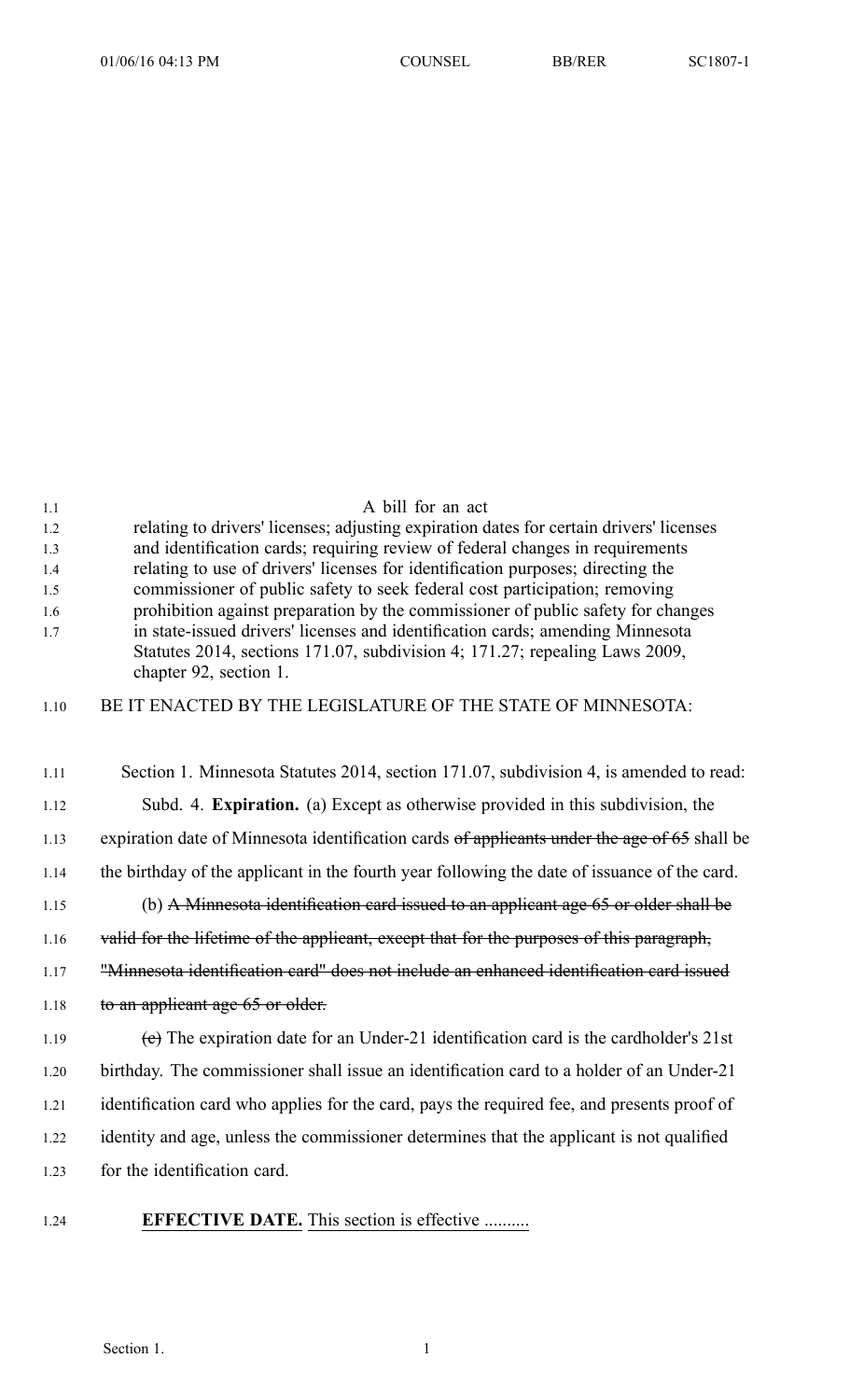## 2.1 Sec. 2. Minnesota Statutes 2014, section 171.27, is amended to read:

## 2.2 **171.27 EXPIRATION OF LICENSE; MILITARY EXCEPTION.**

2.3 (a) The expiration date for each driver's license, other than under-21 licenses excep<sup>t</sup> 2.4 as otherwise provided in this section, is the birthday of the driver in the fourth year 2.5 following the date of issuance of the license. The birthday of the driver shall be as 2.6 indicated on the application for <sup>a</sup> driver's license. A license may be renewed on or before 2.7 expiration or within one year after expiration upon application, paymen<sup>t</sup> of the required 2.8 fee, and passing the examination required of all drivers for renewal. Driving privileges 2.9 shall be extended or renewed on or preceding the expiration date of an existing driver's 2.10 license unless the commissioner believes that the licensee is no longer qualified as <sup>a</sup> driver.

2.11 (b) The expiration date for each under-21 license shall be the 21st birthday of the 2.12 licensee. Upon the licensee attaining the age of 21 and upon the application, paymen<sup>t</sup> 2.13 of the required fee, and passing the examination required of all drivers for renewal, <sup>a</sup> 2.14 driver's license shall be issued unless the commissioner determines that the licensee is 2.15 no longer qualified as <sup>a</sup> driver.

2.16 (c) The expiration date for each provisional license is two years after the date of 2.17 application for the provisional license.

2.18 (d) The expiration date for each license issued to <sup>a</sup> person with temporary lawful 2.19 status is the last day of the person's lawful stay in the United States.

2.20 (e) Any valid Minnesota driver's license issued to <sup>a</sup> person then or subsequently 2.21 serving outside Minnesota in active military service, as defined in section 190.05, 2.22 subdivision 5, in any branch or unit of the armed forces of the United States, or the 2.23 person's spouse, shall continue in full force and effect without requirement for renewal 2.24 until the date one year following the service member's separation or discharge from active 2.25 military service, and until the license holder's birthday in the fourth full year following 2.26 the person's most recent license renewal or, in the case of <sup>a</sup> provisional license, until the 2.27 person's birthday in the third full year following the renewal.

- 2.28 **EFFECTIVE DATE.** This section is effective .......
- 

## 2.29 Sec. 3. **OFFICIAL PURPOSE.**

2.30 (a) No holder of <sup>a</sup> state of Minnesota driver's license or identification card is bound

2.31 by requirements of the Department of Homeland Security regarding use of this state's

- 2.32 driver's license for identification purposes unless that use is specifically included in the
- 2.33 REAL ID Act, Public Law 109-13, 119 Stat. 302, Div. B, on the effective date of this
- 2.34 section until the requirements of paragraph (b) have been fulfilled.